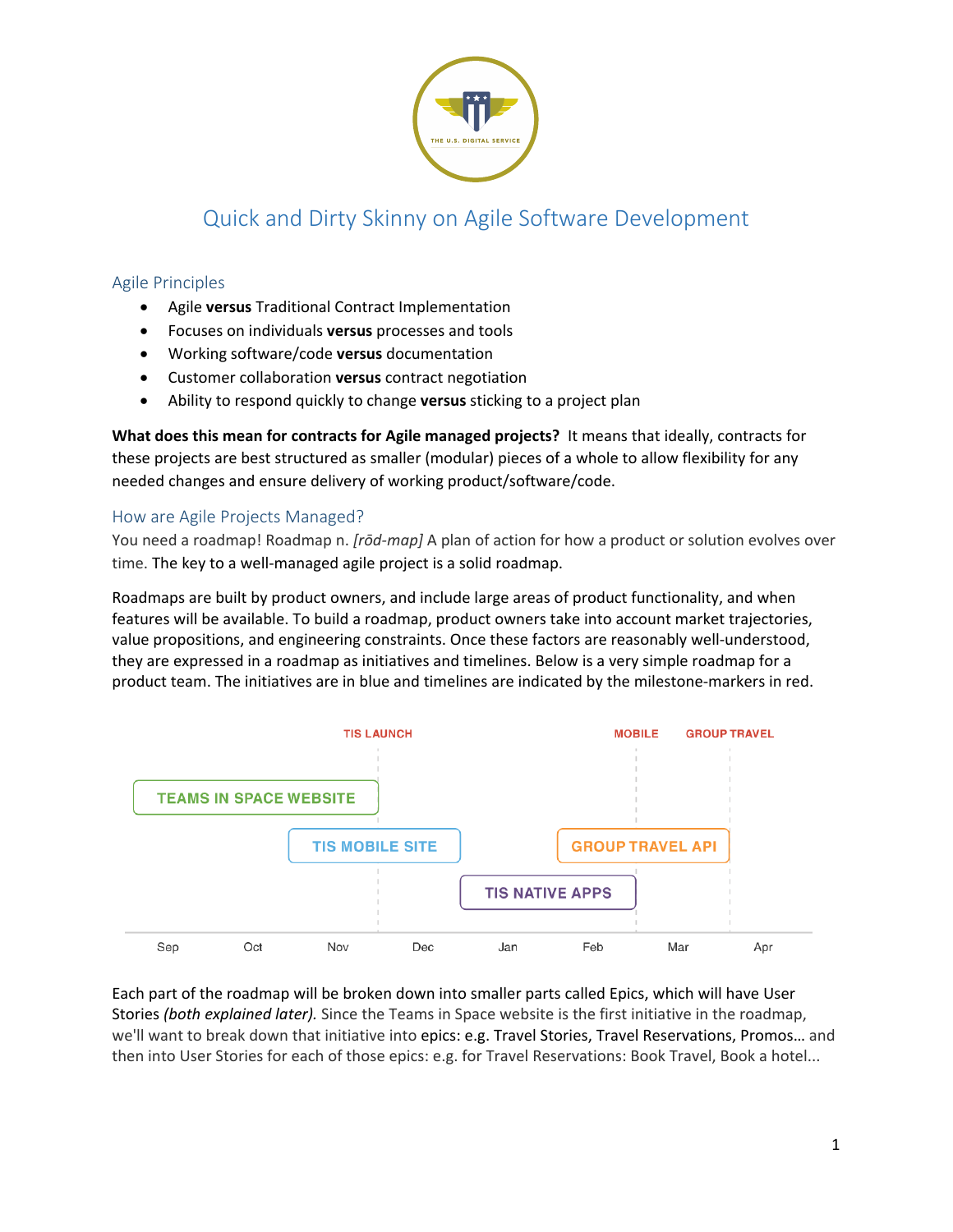| <b>User management</b> | <b>Travel reservations</b> | <b>Promos and offers</b> |
|------------------------|----------------------------|--------------------------|
| Create an account      | Book space travel          | Percentage discounts     |
| Stored payment info    | Book a hotel               | Companion flies free     |
| Linked family profiles | Book rental space          | Customer loyalty         |
| Travel preferences     | Book group tickets         | Family discounts         |
|                        |                            |                          |

The product owner then organizes each of the user stories into a single list for the development team. The product owner may choose to deliver a complete epic first (left). Or, it may be more important to the program to test booking a discounted flight which requires stories from several epics (right). See both examples below.

| Single epic<br><b>User management</b> | Multi epic<br>Release 1.0 |  |
|---------------------------------------|---------------------------|--|
| Create an account                     | Create an account         |  |
| Stored payment info                   | Stored payment info       |  |
| Linked family profiles                | Book space travel         |  |
| Travel preferences                    | Family discounts          |  |

*What may influence a product owner's prioritization?*

- Customer priority
- Urgency of getting feedback
- Relative implementation difficulty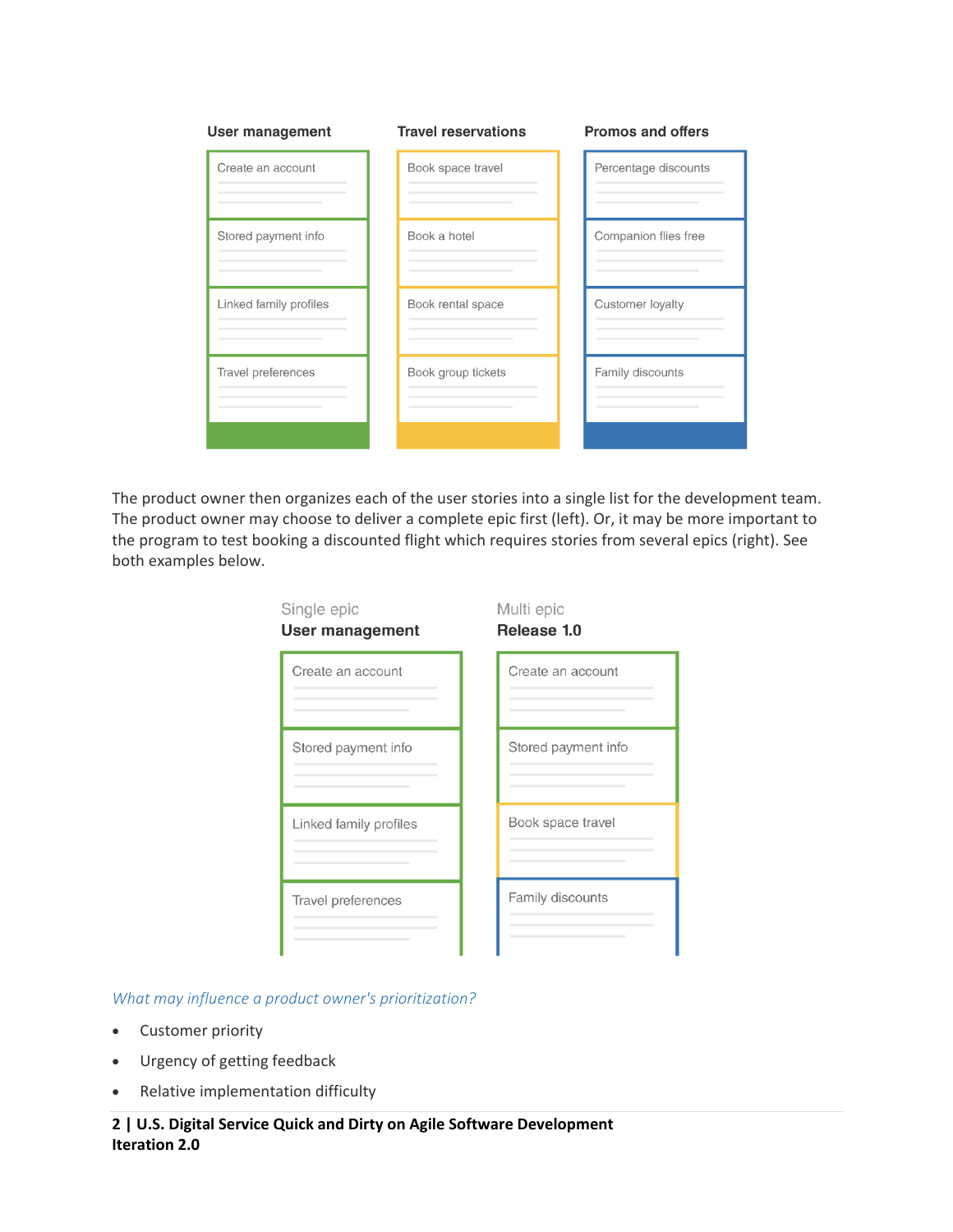• Symbiotic relationships between work items (e.g. B is easier if we do A first)

While the product owner is tasked with prioritizing the backlog, it's not done in a vacuum. Effective product owners seek input and feedback from customers, designers, and the development team to optimize everyone's workload and the product delivery.

# Managing Development

Epics=Iterations=Sprints (in Scrum). Each of these have user stories.



## What is a user story?

**User stories** are short, simple descriptions of a feature told from the perspective of the person who desires the new capability, usually a user or customer of the system. They typically follow a simple template:

*As a <type of user>, I want <some goal> so that <some reason>.*

User stories are often written on index cards or sticky notes, stored in a shoe box, and arranged on walls or tables to facilitate planning and discussion. As such, they strongly shift the focus from writing about features to discussing them. In fact, these discussions are more important than whatever text is written.

User stories create the product "backlog," which is a prioritized list of work. The most important items are shown at the top of the product backlog so the team knows what to deliver first. The key to an agile process here is that the development team **pulls** work from the product backlog as there is capacity for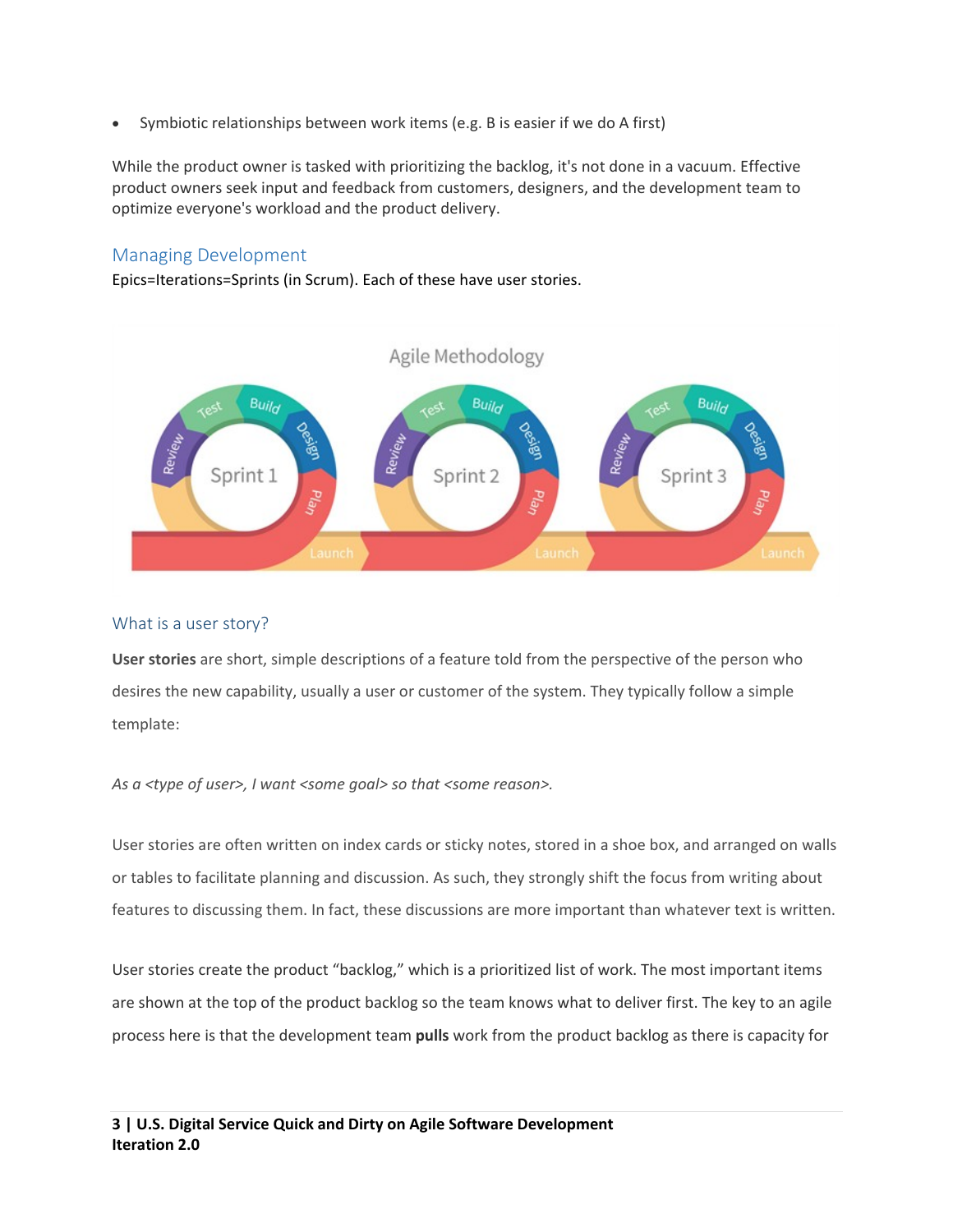it, either continually (e.g. kanban) or by iteration (e.g scrum) instead of being assigned it based on a set schedule.

# What Size Should A User Story Be?

A story should be small enough to be coded and tested within an iteration—ideally just a few days. When a story is too large, it is called an epic. Backlog items tend to start as epics when they are lower priority. User story size guides:

#### *Too broad:*

• A team member can view iteration status.

#### *Too detailed*

- A team member can view a table of stories with rank, name, size, package, owner, and status.
- A team member can click a red button to expand the table to include detail, which lists all the tasks, with rank, name, estimate, owner, status.

#### *Just right*

- A team member can view the iteration's stories and their status with main fields so that they have immediate information presented.
- A team member can view the current burndown chart on the status page, and can click it for a larger view, so they can easily view the data.
- A team member can view or hide the tasks under the stories because they need a simplified roll up view and ability to see the detail when necessary.
- A team member can edit a task from the iteration status page so they do not have to go to another page to edit.

## *When Do I Add Detail to a User Story?*

Acceptance criteria provide the Definition of Done for the story. As details about the story evolve, capture the critical ones as acceptance criteria. The product owner should list as many acceptance criteria as possible in order to clarify the intent of the story. Regardless of how detailed the acceptance criteria are, the team should have a conversation about them and adjust the acceptance criteria to capture the results of the discussion. Once an iteration has begun, testers can formalize acceptance criteria into acceptance tests.

## Who Uses User Stories?

• Creation: The customer, customer proxy, product owner, and anyone else who identifies a need for the product can contribute user stories.